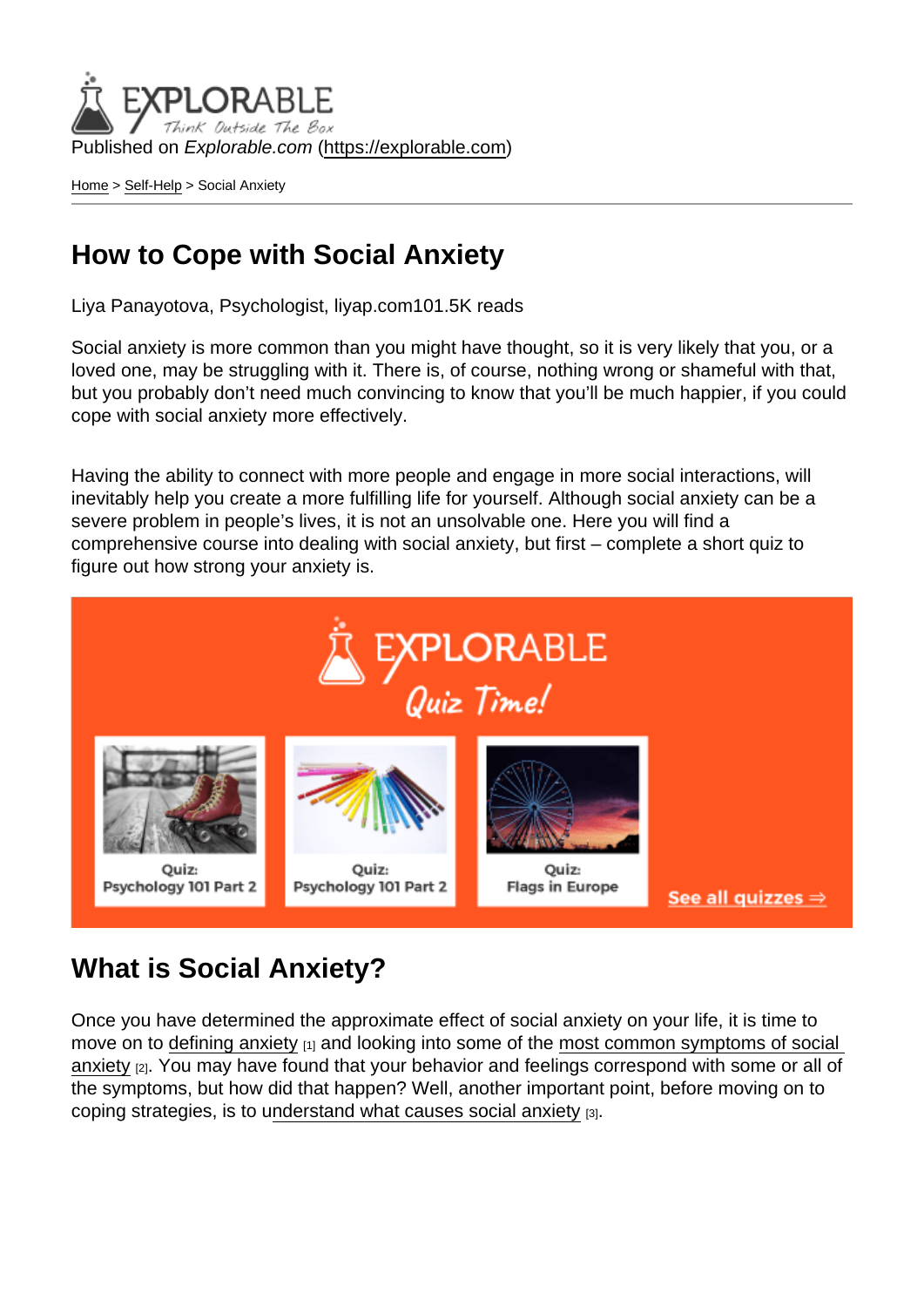# How to Personalize Your Coping Strategies

Now that you understand social anxiety a bit better, the time has come to make things more personalized and look into your own life. Don't worry, this information is personal and for your benefit only. What you need to do is [identify those situations, which worry you the most](https://explorable.com/identify-specific-situations?gid=21320) [4]. Once you have done that, you would be able to understand [the psychological mechanisms](https://explorable.com/anxiety-and-your-mind?gid=21320) [5], which make those situations bothersome for you. Social anxiety is often linked with assumptions about the outcome of things and a great approach to revealing those tricky assumptions, is to [ask yourself two invaluable questions - "why" and "what](https://explorable.com/the-downward-arrow?gid=21320) [6]".

## Your Best Bet

One of the best approaches you can adopt, on your way to coping with social anxiety, is [creating a thought journal](https://explorable.com/keeping-a-thought-journal?gid=21320) [7]. Even though it may feel silly or unnatural at first, we quarantee that it is the key to a more satisfying life. With the help of the journal, you can [challenge your](https://explorable.com/challenge-negative-thinking?gid=21320)  [negative thinking patterns](https://explorable.com/challenge-negative-thinking?gid=21320) [8] and then [find alternative, reality-based thoughts](https://explorable.com/finding-alternative-thoughts?gid=21320) [9], to replace the negativity with. This process is not always as simple as it may sound, because of [3 main](https://explorable.com/3-mistakes-to-avoid?gid=21320)  [mistakes](https://explorable.com/3-mistakes-to-avoid?gid=21320) [10], that we are prone to making. Once you have identified what they are, you can [start to worry functionally](https://explorable.com/worrying-functionally?gid=21320) [11], because worrying is a normal part of life, as long as it doesn't turn into anxiety.

# Approaches to Social Anxiety

A method that has been proven effective by the experience of many, who have struggled with social anxiety[, is called exposure](https://explorable.com/exposure-0?gid=21320)  $_{112}$ , and we will help you figure your way around it. During and after your exposure, it is crucial to [interact with others](https://explorable.com/how-to-interact-with-others?gid=21320) [13], and know the right cues of communication. One of the key elements to remember is that [you need to be assertive, but](https://explorable.com/assertiveness-without-rudeness?gid=21320)  [never rude](https://explorable.com/assertiveness-without-rudeness?gid=21320) [14], while interacting with others. T[he details of effective and enjoyable social](https://explorable.com/social-interaction?gid=21320)  [interaction](https://explorable.com/social-interaction?gid=21320)  $115$  may sometimes seem illusive but, with a few tips, you can easily straighten them out and thus [start building a strong social network](https://explorable.com/building-a-strong-social-network?gid=21320) [16]. Once you have understood the rhythm of social interactions, [dating will become easier and more enjoyable](https://explorable.com/dating-and-social-anxiety?gid=21320) [17]. However, for that to happen, you need to go out into the world and [try new experiences](https://explorable.com/out-with-the-old-in-with-the-new?gid=21320) [18]. In doing so, you will constantly ["update" your mental health and wellbeing](https://explorable.com/renewal?gid=21320) [19].

## Tools for Dealing with Social Anxiety

When we talk about social anxiety, we often say that is closely connected to worrying either about the future, or the past, rather than "living in the now". This is why together, we are going to investigate [the relationship between being future-oriented and present-oriented](https://explorable.com/future-or-present?gid=21320) [20]. Then, we are going to [look into mindfulness](https://explorable.com/beating-anxiety-with-mindfulness?gid=21320) [21] and all the ways in which you can use to your favor. As effective as mindfulness can be, there are also other [essential relaxation techniques to](https://explorable.com/a-tool-to-calm-your-mind?gid=21320)  [master](https://explorable.com/a-tool-to-calm-your-mind?gid=21320) [22], if you want to cope with social anxiety. Another great approach is learning from [other people's positive social behavior](https://explorable.com/watch-and-learn?gid=21320) [23].